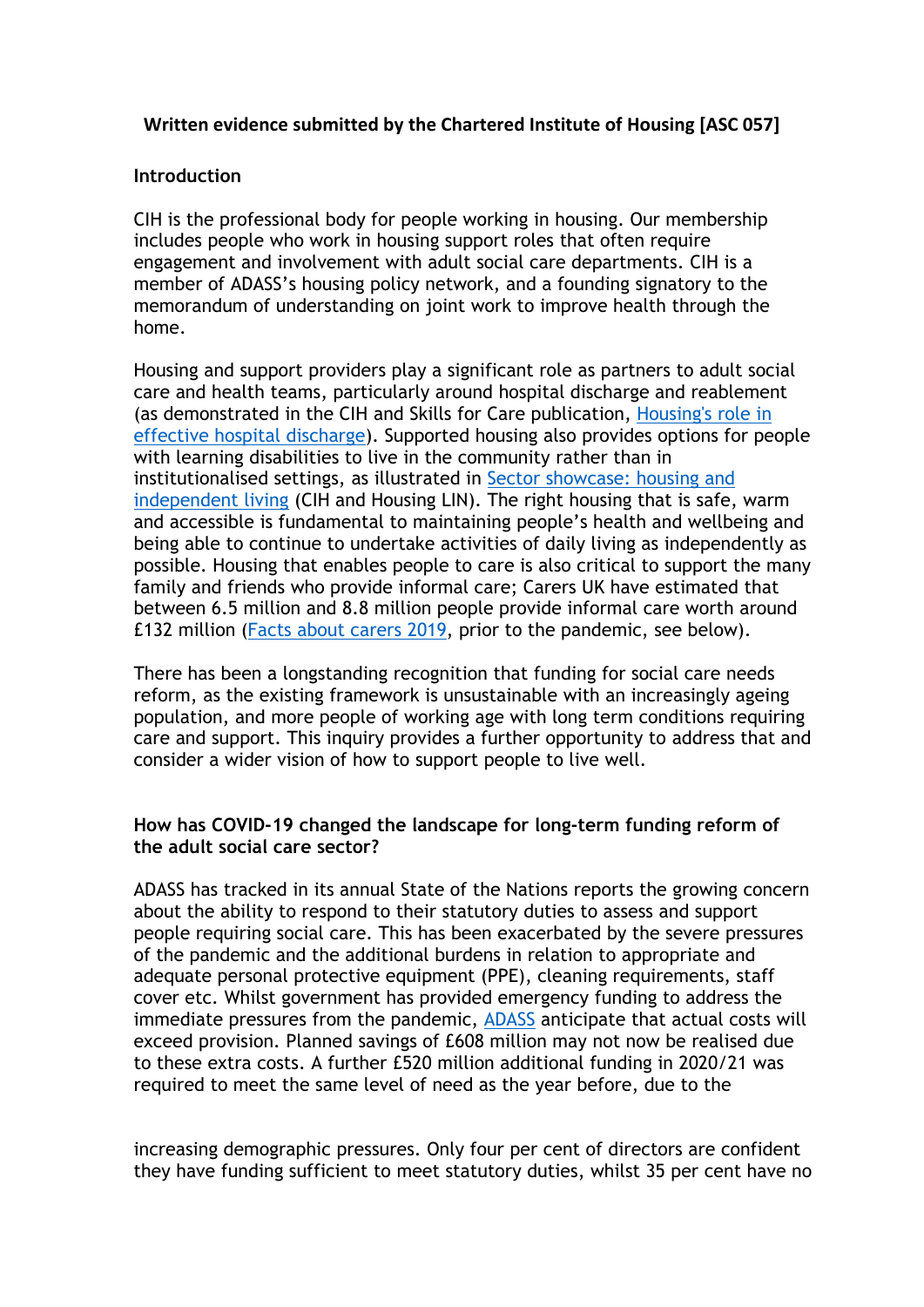confidence that this will be possible (in comparison to 35 and 6 per cent respectively the previous year).

The increasing demand on restricted budgets has led to reports emerging of additional costs being passed onto people receiving [care;](https://www.communitycare.co.uk/2021/04/13/social-care-cuts-increased-charges-causing-huge-distress-disabled-people/) in addition in some areas new assessments are being delayed or postponed as councils struggle to meet growing demand alongside loss of providers, workforce pressures (through outstanding vacancies and/or sickness absence). [Further](https://www.carersuk.org/images/News_and_campaigns/Unseen_and_undervalued.pdf) [research](https://www.carersuk.org/images/News_and_campaigns/Unseen_and_undervalued.pdf) [b](https://www.carersuk.org/images/News_and_campaigns/Unseen_and_undervalued.pdf)y Carers UK has revealed the estimated level of unpaid care provided in the lockdown amounts to £135 billion (equivalent to £193 billion a year).

This evidence reinforces the argument that the current system, and levels of funding for long term care, is broken. Whilst more funding is clearly required, continuing without more fundamental reform is unsustainable. Future reform requires a shift to provide effective intervention earlier on, into services that prevent escalating needs, and that sustain people's ability to maintain their own capacity to care (and safely supporting unpaid carers). This requires a broader systems approach to integrate health and care with wider community services and particularly housing.

Decent well-adapted homes, and specialist and supported housing for older and disabled people, including people with learning disabilities, have not only demonstrated savings for both health and social care partners, but in the current crisis, housing providers have also sustained people's wellbeing and provided [additional](https://www.housing.org.uk/news-and-blogs/blogs/lorraine-adams/how-we-are-supporting-our-most-vulnerable-residents-during-the-coronavirus-outbreak/) [support](https://www.housing.org.uk/news-and-blogs/blogs/lorraine-adams/how-we-are-supporting-our-most-vulnerable-residents-during-the-coronavirus-outbreak/) either directly and/or through supporting connections to community and voluntary services.

Specialist schemes have also seen fewer incidences of COVID-19 infections and deaths in comparison to rates within care homes. Demand for retirement housing/housing with care may increase in the light of concerns people will have about residential or more institutional forms of care.

The benefits of decent housing and the savings for public services, notably health and social care through preventative services and effective rehabilitation in housing schemes, are becoming more widely evidenced and understood for example:

 Analysis by [Demos](https://www.demos.co.uk/press-release/sheltered-housing-press-release/) (2017) estimates savings for NHS and social care of £486million a year from sheltered housing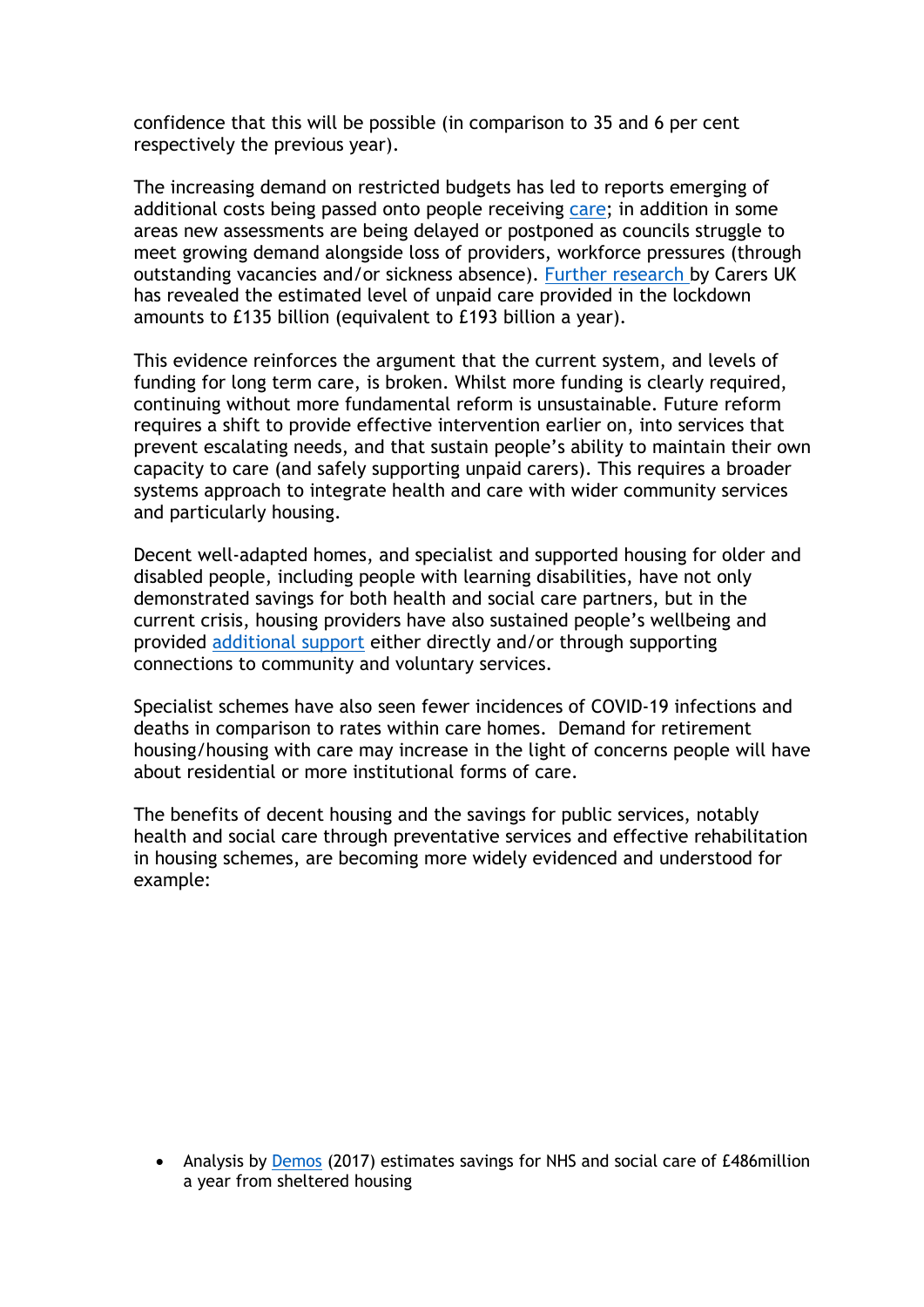- A longitudinal study of the [ExtraCare](https://www.extracare.org.uk/research/findings/) [Charitable](https://www.extracare.org.uk/research/findings/) [Trust's](https://www.extracare.org.uk/research/findings/) wellbeing services illustrated savings for social care commissioners of between 17.8 per cent and 26 per cent per person per year.
- An [evaluation](https://www.lookahead.org.uk/integratedmh/) of community rehabilitation services delivered by Look Ahead for people with mental health needs shows annual savings for NHS and local authority partners of £530,000 a year.
- [Research](https://www.housinglin.org.uk/_assets/Resources/Housing/Support_materials/Other_reports_and_guidance/Funding-supported-housing-for-all-Specialised-Supported-Housing-for-people-with-a-learning-disability.pdf) for Mencap in 2018 by the Housing Learning and Improvement Network demonstrated that housing and care costs in specialised supported housing for people with learning disabilities was on average £1,569 per person per week, compared to £1,760 for residential care and £3,500 for an in-patient place.

#### Reforming social care within a place-based strategic approach Housing (local planning and housing authorities, and housing providers) need to be partners with local authorities and health bodies to develop and shape strategies to support the health and wellbeing of local communities, and shape the priorities for jointly developing and funding local services including:

- Accessible new homes using category 2 of the building regulations as the default rather than optional requirement for new homes across a range of design, size and tenure options
- Provision of supported and specialist housing, including retirement and extra care housing. This includes the use of these facilities to support reablement and hospital discharge services
- Flexibility in moving within and between tenures as life situations change (e.g. through allocations systems and support to move to smaller specialist properties, or shared ownership that allows increased staircasing down to release equity as required by the individual/family, that can convert if needed to full rent)
- Ongoing adaptations programmes (by 2050, approximately 80 per cent of our current housing stock will still be in use, so continued investment in adaptations will still be needed).
- Provision nationally and locally for help with funding for housing repairs and renewal schemes, targeted at older and disabled people with limited equity in non decent homes to mitigate the impact on people's health of poor housing (evidenced in [the](https://www.bre.co.uk/healthbriefings) [cost](https://www.bre.co.uk/healthbriefings) [of](https://www.bre.co.uk/healthbriefings) [poor](https://www.bre.co.uk/healthbriefings) [housing](https://www.bre.co.uk/healthbriefings) [to](https://www.bre.co.uk/healthbriefings) [the](https://www.bre.co.uk/healthbriefings) [NHS](https://www.bre.co.uk/healthbriefings) from BRE which found hazards in housing costing NHS £1.4 billion, with further impacts for wider society and public services). The pandemic has strengthened the evidence of the implications for health and wellbeing, including mental health, where people have had to live in lockdown in poor homes, for example NHC's report [Lockdown,](https://www.northern-consortium.org.uk/influencing/lockdown/) [run](https://www.northern-consortium.org.uk/influencing/lockdown/) [down,](https://www.northern-consortium.org.uk/influencing/lockdown/) [break](https://www.northern-consortium.org.uk/influencing/lockdown/) [down.](https://www.northern-consortium.org.uk/influencing/lockdown/)

(Ensuring that community and housing based solutions are connected into the wider approach to caring is also necessary to address issues such as access to appropriate PPE, something which was initially difficult echoing problems experienced across the care sector more widely.)

**Conclusion**